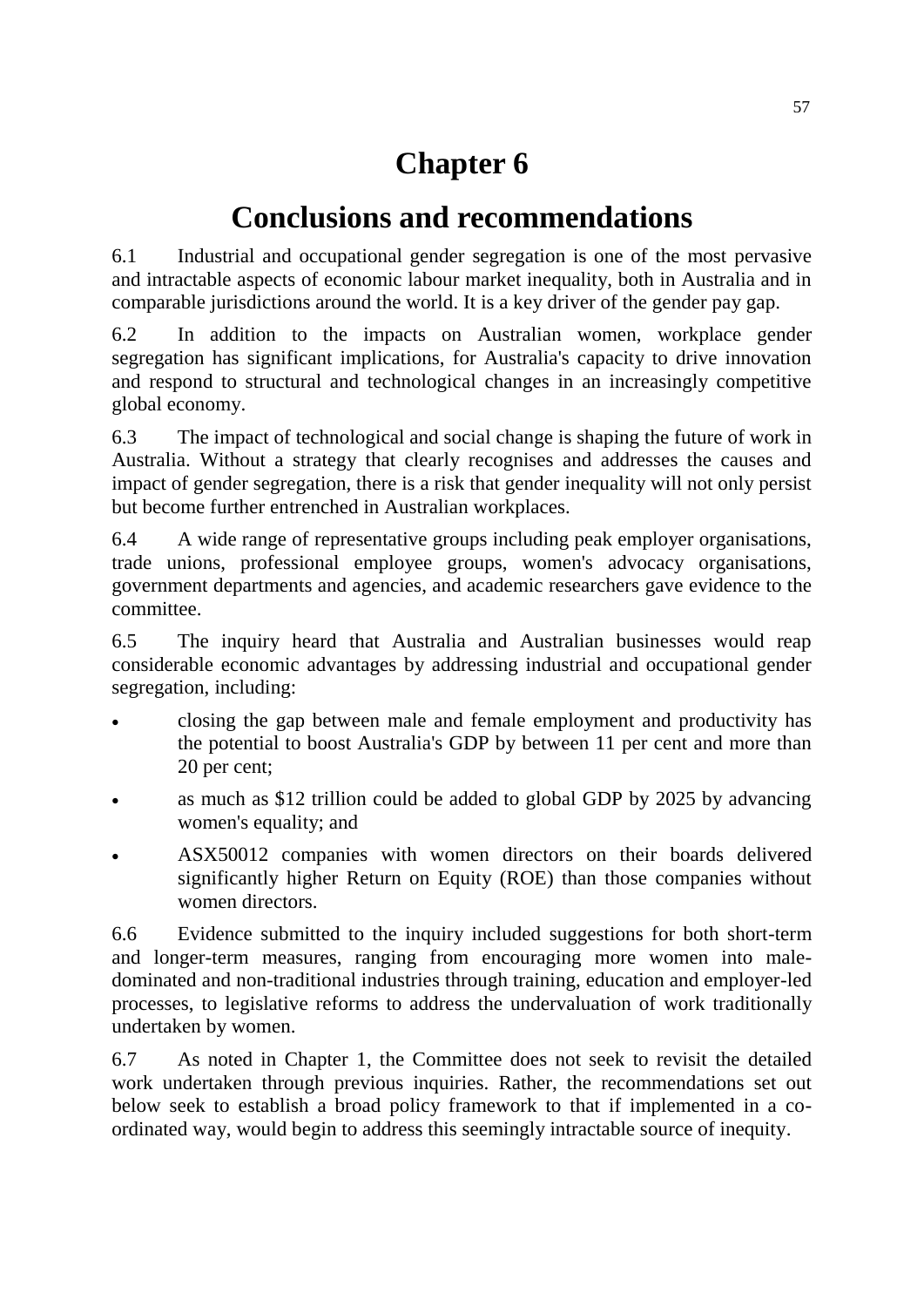## **National policy framework for Pay Equity**

6.8 Australia requires a focused and co-ordinated strategy to address the many and complex factors that contribute to the gender pay gap in Australian workplaces.

6.9 While there are a range of current measures which seek to support Australian women at work, there is little clarity about whether these measures are intended to support pay equity, and on what timeframe.

6.10 Government should bring focus to these efforts by establishing a national policy framework for pay equity.

6.11 The national policy framework should include specific measures designed to achieve pay equity, promote flexible work practices for both men and women. This may include extensions to the period of Paid Parental Leave (PPL), new provisions for the payment of the superannuation guarantee during PPL, improved access to affordable high quality early childhood education and care, and reforms to legislative or policy instruments to support pay equity.

6.12 The inquiry heard evidence of successful initiatives that have been introduced in both the public and private sectors, aimed at reducing industrial and occupational gender segregation in the wider labour market. Measures adopted by the Australian Public Service, private sector initiatives cited in this inquiry, and case studies collated by Diversity Council Australia and Workplace Gender Equality Agency, have potential for wider application in Australian workplaces and offer valuable models that should inform the development of the national policy framework. Some measures provided in evidence to this inquiry are summarised at Appendix 3.

## **Recommendation 1**

**6.13 The committee recommends that the Office for Women in the Department of the Prime Minister and Cabinet lead the development and implementation of a national policy framework to achieve gender pay equity in Australia. The framework should set a pay equity target date, provide an advisory structure to guide implementation, provide a roadmap for achieving pay equity in Australia, address segregation in Australian workplaces, and draw on measures in Australia's public and private sectors and in comparable overseas jurisdictions.** 

**6.14 The national policy framework to achieve pay equity should coordinate efforts across agencies of government to address the factors that adversely affect women's workforce participation and gender segregation, including:**

- **reforms to flexible work provisions that will increase access for men and women, and make provision for employees to appeal decisions;**
- **an extension to the period of PPL and new provisions for the payment of superannuation guarantee during PPL;**
- **improved access to affordable high quality early childhood education and care; and**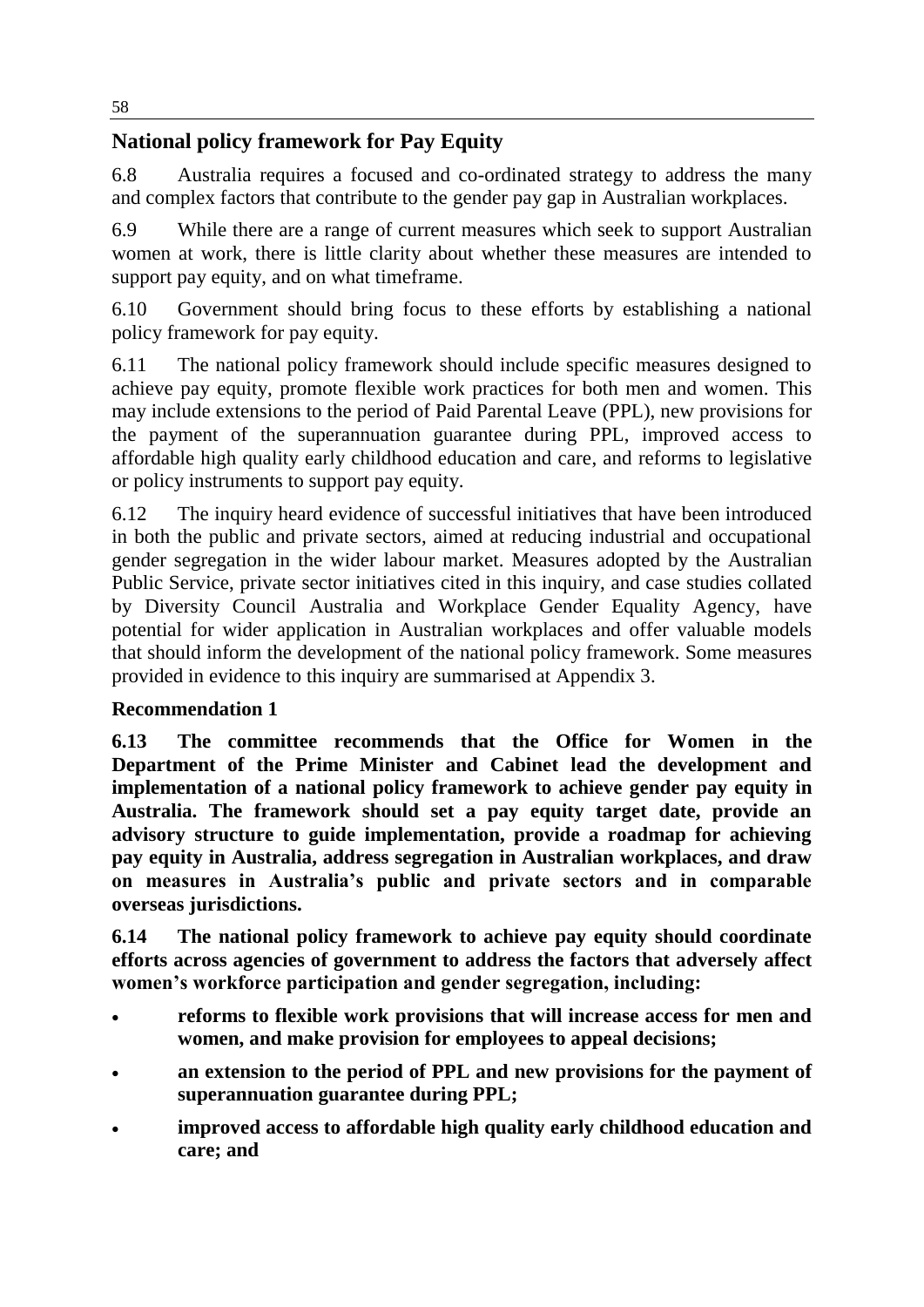#### **recognition of career paths and qualifications for feminised industries, particularly the care industry.**

## **Reforms to** *Fair Work Act 2009*

6.15 Submitters presented a range of evidence demonstrating that the undervaluation of work undertaken by women is a major contribution to the gender pay gap and structural inequalities in the labour market.

6.16 Women in female-dominated industries earn, on average, almost \$40,000 less than the average full-time total remuneration of a man in a male-dominated industry.

6.17 The problem is particularly acute in occupations involving caring; work dependent on skills which are historically under-valued in the labour market. This arises from ingrained perceptions that caring work is low skill, and that it is acceptable for women with caring responsibilities to be paid at a low level when the work is performed outside the home, because it is work that is considered to be emotionally rewarding.

6.18 The Fair Work Act contains provisions that are designed to provide for equal remuneration. In practice these provisions have only once been applied for the purpose of making an order of equal remuneration.

6.19 Equal remuneration is not an explicit object of the Fair Work Act, nor does the Act provide a positive duty on the Fair Work Commission to remedy gender pay inequity.

6.20 Under the Fair Work Act, it is unclear whether applicants may simultaneously pursue an equal remuneration case and a work value case before the Fair Work Commission. This uncertainty may hinder applications for applications for equal remuneration.

6.21 The introduction of an Equal Remuneration Principle in New South Wales and Queensland state legislation offers a model that could be implemented, with similar benefits, at the national level.

6.22 Legislation to introduce a similar approach to the Fair Work Act would provide a fairer basis for determining gender-based undervaluation.

## **Recommendation 2**

**6.23 The committee recommends that the** *Fair Work Act 2009* **be amended to improve its capacity to address equal remuneration, including:**

- **introducing gender pay equity as an overall object of the Act; and**
- **the provision of guidance for both the Commission and applicant parties on making and applying for orders of equal remuneration. Such guidance could draw on Principles previously adopted in NSW and Queensland jurisdictions, including:**
	- **requiring that consideration of orders make reference to historical and contemporary gender-based undervaluation;**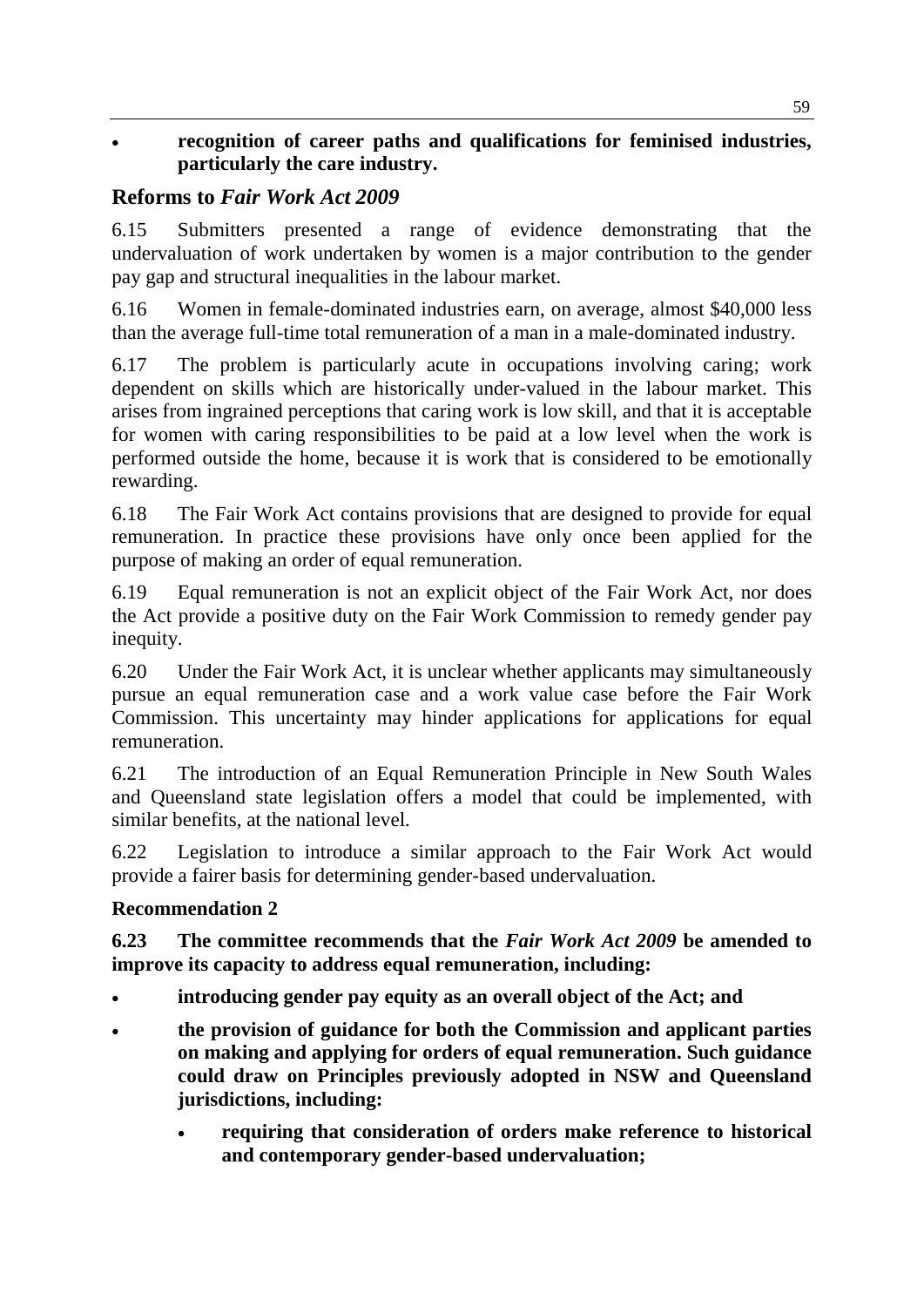- **suggesting the steps required by applicants to demonstrate that undervaluation was gendered or had a gender-associated cause; and**
- **clarifying that applications may be made without the need for a direct male comparator to establish undervaluation;**
- **clarifying that applications may be made for equal remuneration orders and work value claims simultaneously; and**
- **clarifying the definition of remuneration to include recompense or reward for services rendered, including non-cash benefits.**

#### **Recommendation 3**

**6.24 The committee further recommends government conduct a comprehensive consultation process with expert stakeholders to achieve these reforms and define any others needed to the Act to achieve pay equity for Australian women.**

#### **Reforms to Fair Work Commission**

6.25 The current process for applicants seeking an equal remuneration order under the Fair Work Act is adversarial, time consuming, and costly. One case has been successfully completed before the Commission since 2013. There is a view that the Fair Work Commission needs to find a more effective means of resolving equal remuneration applications in a timely way.

6.26 The committee notes that the Fair Work Commission's Pay Equity Unit (PEU) was established in March 2013 following the 2009 House of Representatives *Making it Fair* inquiry, to provide the Commission with specialist pay equity research under the Fair Work Act, and that the PEU received specific funding which has now ceased.

6.27 The committee considers that the government should restore funding to the Pay Equity Unit to enable it to continue to provide expert research and advice to the Fair Work Commission, with an enhanced capacity to provide expert advice on equal remuneration matters.

#### **Recommendation 4**

**6.28 The Pay Equity Unit (PEU) was established as part of the Fair Work Commission to undertake pay equity related research and provide information to inform matters relating to pay equity. The committee recommends that the government:**

- **restore and protect the budget of the PEU;**
- **investigate the provision of enhanced advisory functions for the PEU via an expert Pay Equity Panel, to undertake research into pay equity matters and provide recommendations for consideration by a Full Bench of the Fair Work Commission; and**
- **conduct a review of alternative means of making equal remuneration orders, such as conciliation via the Pay Equity Panel, with a view to achieving more timely resolution of equal remuneration applications.**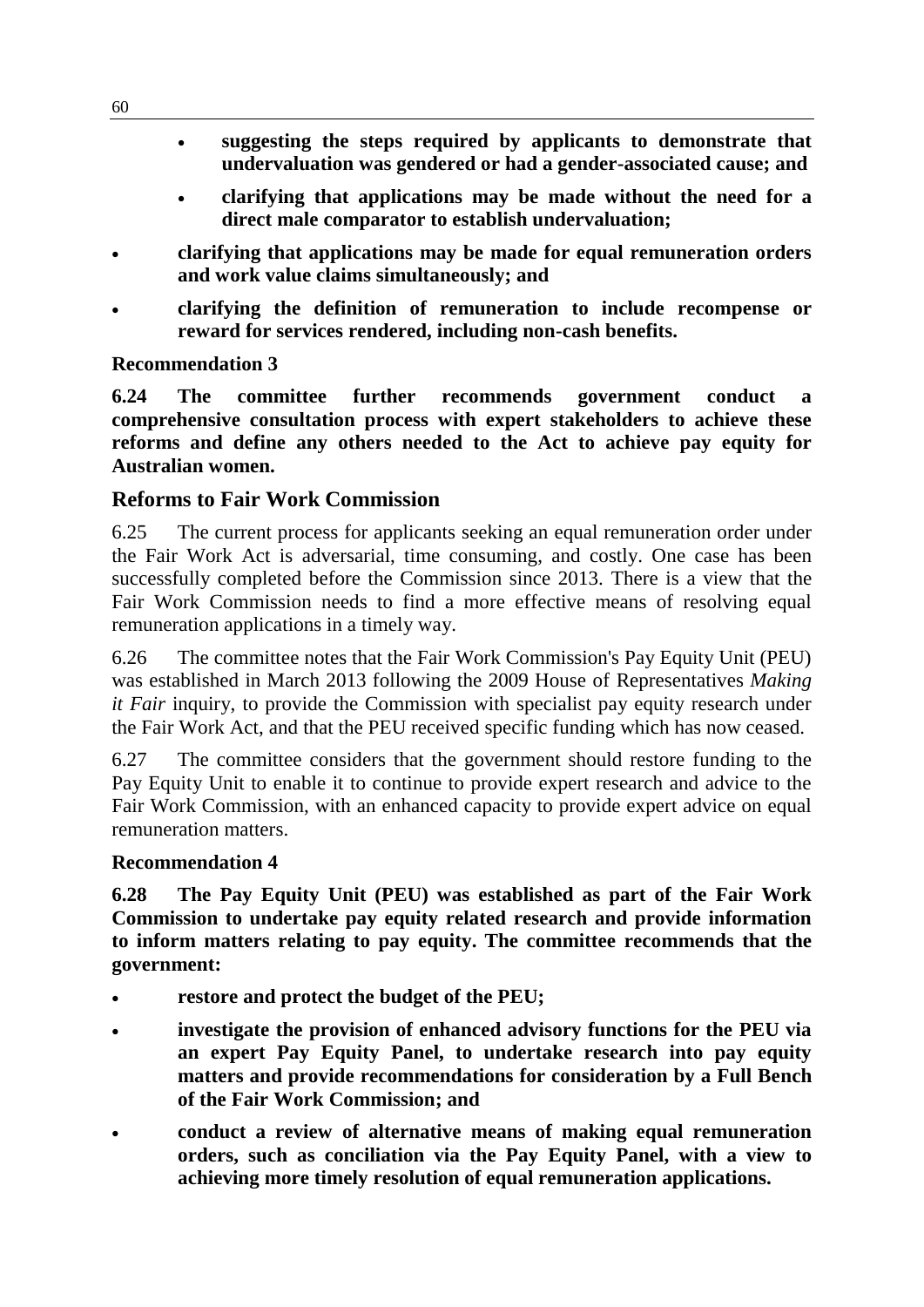## **Career exploration and guidance**

6.29 Gender stereotypes and unconscious bias pose a complex challenge for policy-makers and are not wholly within the scope of this inquiry. Existing government programs and initiatives for encouraging girls and young women to explore non-traditional careers is an established avenue for tackling workplace segregation but results to date are mixed.

6.30 The 2008 Australian Blueprint for Career Development and the 2011 National Career Guidance Strategy are tools that can be employed to support the delivery of gender sensitive career guidance.

6.31 The evidence indicated there are a multiple initiatives in various jurisdictions that are currently seeking to address the under-representation of women in the STEM sector.

## **Recommendation 5**

**6.32 The committee recommends that the Department of Education and Training update the National Career Development Strategy and the Australian Blueprint for Career Development to address the need for gender sensitive career guidance and counselling in all Australian schools and training institutions. The strategy should:**

- **recognise that women and men may respond differently to information about occupations, industries and further education;**
- **provide mixed gender career role models, mentors and experiences, with particular sensitivity to addressing gender segregation; and**
- **offer guidelines for qualifications and continuing professional development (CPD) for career guidance professionals.**

#### **Recommendation 6**

**6.33 The committee recommends that the Department of Education and Training undertake a national evaluation of all programs and initiatives associated with increasing numbers of girls in STEM education, to provide benchmark data and best practice guidelines.**

## **Gender data reporting**

6.34 Australia is a world leader in terms of gender data reporting, and this data has yielded valuable evidence to this inquiry about gender segregation, the gender pay gap and potential legislative and policy responses. However, the committee also heard that there is room for improvement to Australia's gender data reporting system, with several witnesses suggesting the need for:

 more fine-grained data that enable policymakers, employers and employees to better understand the nature of gender segregation within particular industries and occupations; and